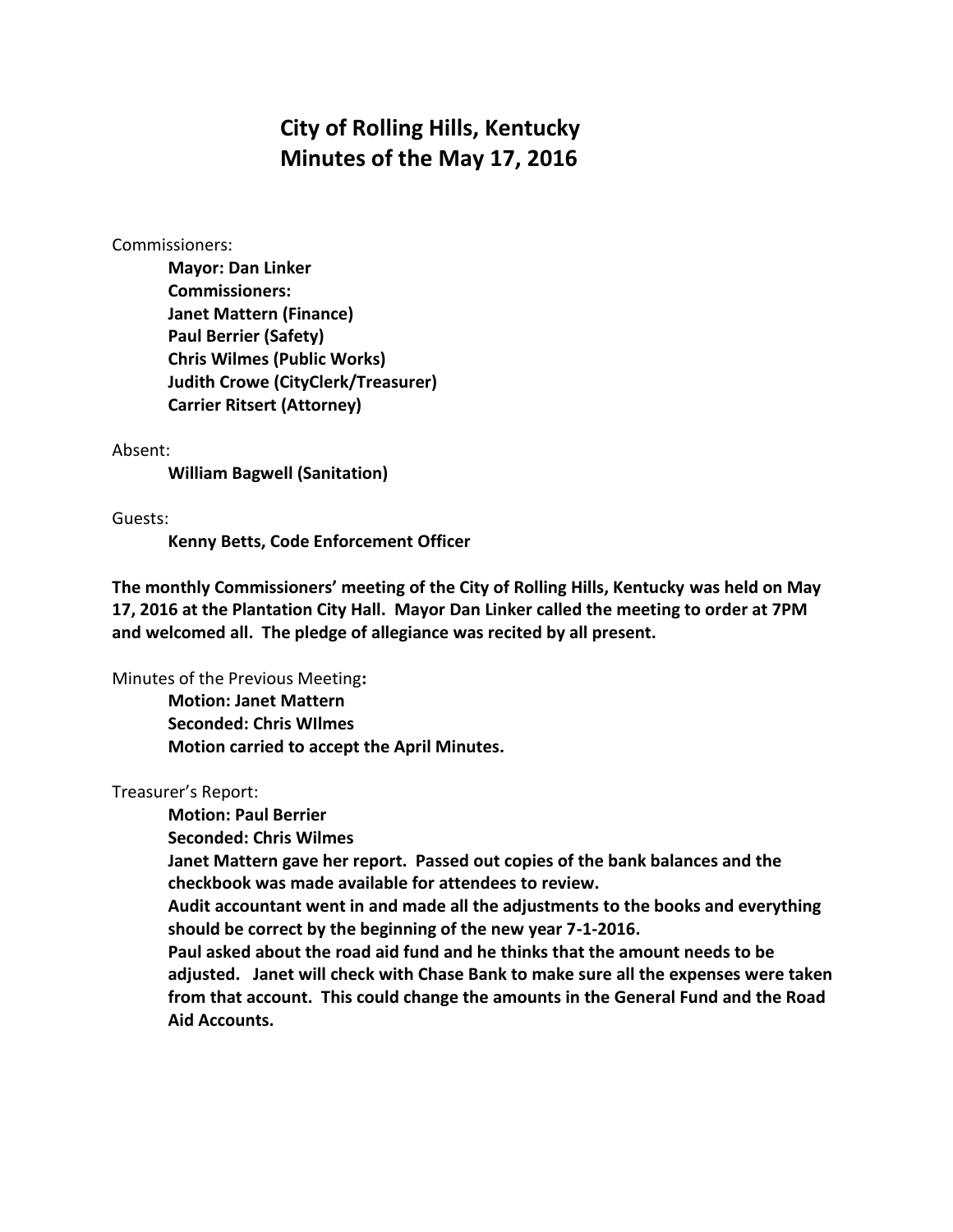Municipal Orders:

**Janet read the municipal orders. Motion: Paul Berrier Seconded: Chris Wilmes Motion carried to approve the municipal order.**

### Mayor's Report:

**Dan Linker did not have a mayor's report. He stated that everything on the agenda would cover what he had to put in the mayor's report.**

### Sanitation:

**No report as sanitation commissioner was absent.**

### Public Works:

**Chris Wilmes gave his report. There is damage to more damage by the shopping center to the curbing. Landscaping for up front, Mike said he had the plants and the will be put in when the rain stops. The corner of Langdon and Westport needs to be mowed. That corner belongs to the state, but we have to maintain the property. See attached report.**

### Safety:

**Paul Berrier gave his report. There were some assaults, drug deals and a fraud report. Paul gave prices for the cameras if the city decides to do that. He also passed put information for the signs that the city will have to replace. He suggested that we get more information and go forward on the signs in the next year budget. He suggested that we put \$55,000.00 into the budget for next year to cover the street and stop signs. Carrie sent each of us a copy of the documentation that describes the street and stop guidelines.** 

**The trash at the shopping center is bad in front and in the back. It was suggested that the city commissioners draft a letter and Dan added that he would draft a letter and pass it around at the next meeting to the shopping center owners and businesses about the trash and see if they would help trying to keep it cleaned up. It was stated that the ordinances about trash around your home also applies to the shopping center.**

## City Attorney:

**Carrie Ritsert gave her report, see attached. She has made contact with the owner of the property at 9120 Kenlock. She also needs the address for the Hope property as her letter came back returned. Carrie read the ordinance for the pay of the officers, the first reading of the ordinance for the tax rate, and the new budget for 2016-2017. Next month she stated that the ordinances for the budget and tax rate will have the last reading and a vote taken.**

**Old Business:**